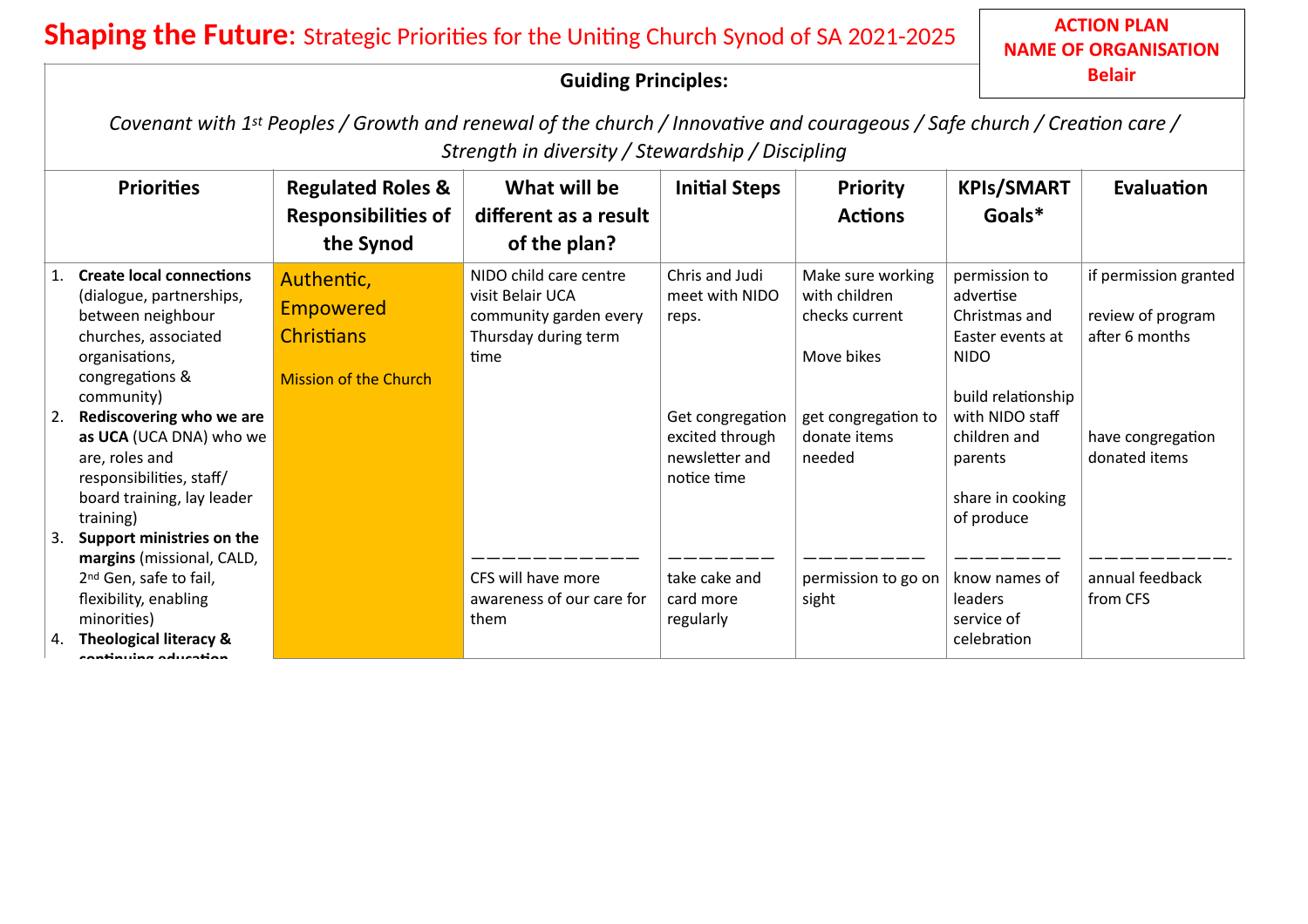|    | continuing equication         |                           |
|----|-------------------------------|---------------------------|
|    | (short courses, skills        | Formation for             |
|    | based, improving literacy,    | faithful                  |
|    | technology, flexibility)      |                           |
| 5. | Equip lay people              | <b>Ministries</b>         |
|    | (seminars, online training,   |                           |
|    | collaboration, skills         | Theological & Ministerial |
|    | development, accessibility,   | Education                 |
|    | equip whole church for        |                           |
|    | M&M                           | Formation for             |
| 6. | <b>Identify and develop</b>   |                           |
|    | emerging leaders (don't       | faithful                  |
|    | lose work that has begun,     | <b>Ministries</b>         |
|    | championing leaders,          |                           |
|    |                               | Theological & Ministerial |
|    | church planting in low        | Education                 |
|    | socio-economic areas)         |                           |
| 7. | <b>Resource &amp; support</b> |                           |
|    | Presbyteries (build           |                           |
|    | relationships, shared         |                           |
|    | events/experiences,           |                           |
|    | resources)                    |                           |